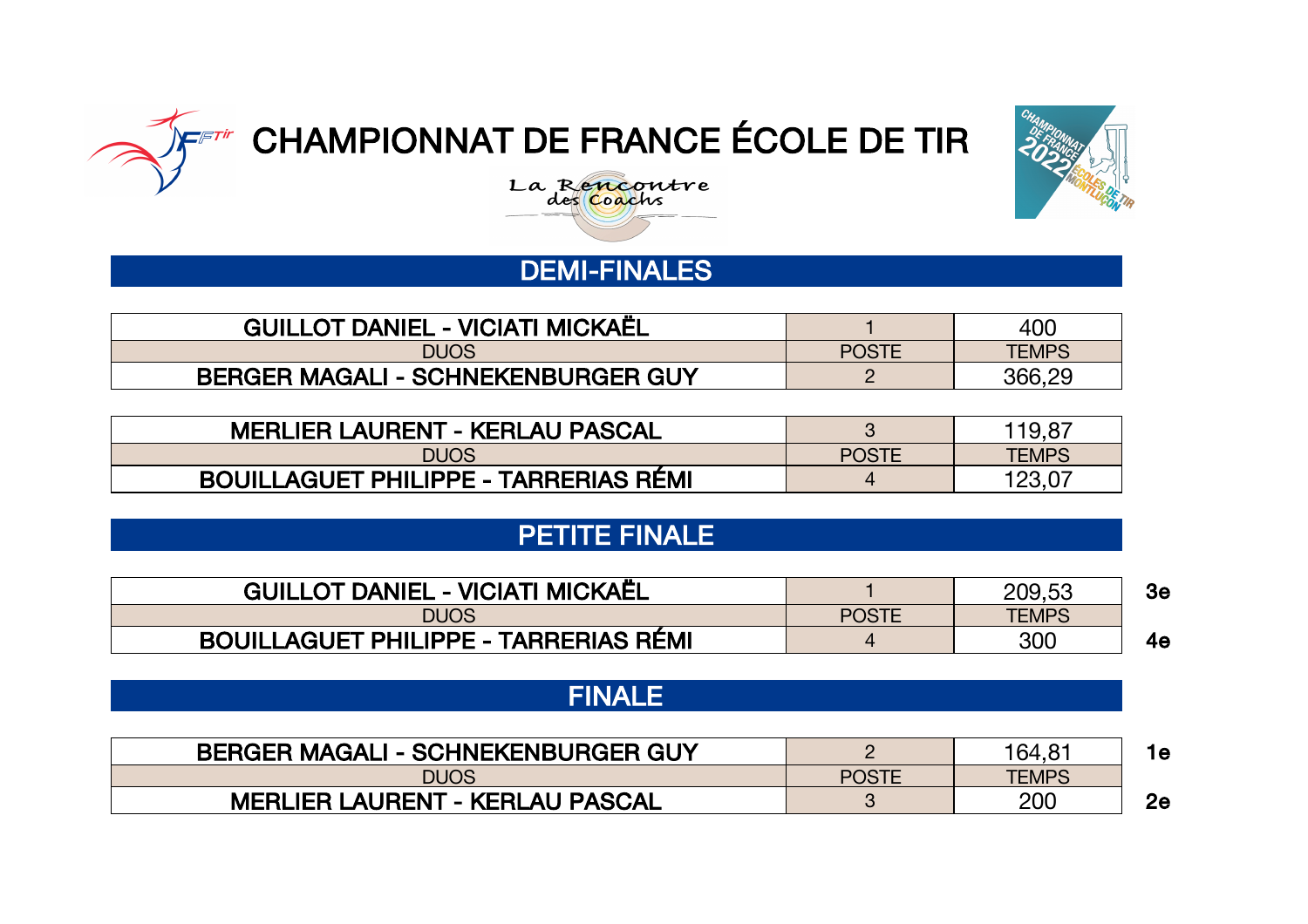

#### **CDF ECOLE DE TIR RESULTS MATCH COACHS PISTOLET Qualification Stage**



MONTLUCON THU 26 MAY 2022, START TIME 16:00

| Rank                    | <b>Bib No Name</b> |                             | <b>Series</b><br>$\overline{c}$<br>1 |     | <b>Remarks</b><br>Total |
|-------------------------|--------------------|-----------------------------|--------------------------------------|-----|-------------------------|
| $\mathbf{1}$            |                    | <b>Equipe 2</b>             | 179                                  | 184 | 363-8x GM               |
|                         | 6004               | <b>GUILLOT Daniel</b>       | 94                                   | 90  | 184-4x                  |
|                         | 6003               | VINCIATI Michaël            | 85                                   | 94  | $179-4x$                |
| $\overline{2}$          |                    | Equipe 1                    | 180                                  | 177 | 357-6x GM               |
|                         | 6001               | <b>BERGER Magali</b>        | 91                                   | 90  | $181-4x$                |
|                         | 6002               | SCHNEKENBURGER Guy          | 89                                   | 87  | $176-2x$                |
| $\mathbf{3}$            |                    | Equipe 11                   | 172                                  | 179 | 351-6x B2               |
|                         | 6021               | <b>MERLIER Laurent</b>      | 89                                   | 93  | 182-2x                  |
|                         | 6022               | <b>KERLAU Pascal</b>        | 83                                   | 86  | $169-4x$                |
| $\overline{\mathbf{4}}$ |                    | Equipe 10                   | 175                                  | 176 | 351-4x B1               |
|                         | 6019               | <b>BOUILLAGUET Philippe</b> | 91                                   | 90  | $181-2x$                |
|                         | 6020               | <b>TARRERIAS Rémi</b>       | 84                                   | 86  | $170-2x$                |
| 5                       |                    | Equipe 5                    | 164                                  | 172 | 336-2x B1               |
|                         | 6010               | <b>LEDUC Patrice</b>        | 85                                   | 88  | $173-1x$                |
|                         | 6009               | <b>WILLEMIN Ludovic</b>     | 79                                   | 84  | $163-1x$                |
| 6                       |                    | Equipe 6                    | 167                                  | 160 | 327-2x B2               |
|                         | 6011               | <b>GENEST Sébastien</b>     | 88                                   | 82  | $170-2x$                |
|                         |                    | 6012 ZEH Jean-Pierre        | 79                                   | 78  | $157-0x$                |
| $\overline{7}$          |                    | Equipe 8                    | 163                                  | 158 | $321 - 1x$              |
|                         | 6016               | <b>AGUILHON Fabrice</b>     | 87                                   | 87  | $174 - 1x$              |
|                         | 6015               | <b>CHASSAING Arnaud</b>     | 76                                   | 71  | $147-0x$                |
| 8                       |                    | Equipe 4                    | 153                                  | 159 | $312-2x$                |
|                         | 6008               | ROUSSARD-KARL Marie-Pierre  | 84                                   | 85  | $169-2x$                |
|                         | 6007               | LE GUILLOU Sébastien        | 69                                   | 74  | $143-0x$                |
| $\boldsymbol{9}$        |                    | <b>Equipe 9</b>             | 157                                  | 148 | $305-2x$                |
|                         | 6017               | CAPELLE Jean-François       | 86                                   | 81  | $167-2x$                |
|                         |                    | 6018 VINALS Yannick         | $71$                                 | 67  | 138-0x                  |

Version of 26 MAY 2022, 16:54 Q200010TA2605221600.1.APMIX.0.001.pdf 1 Page 1 of 2